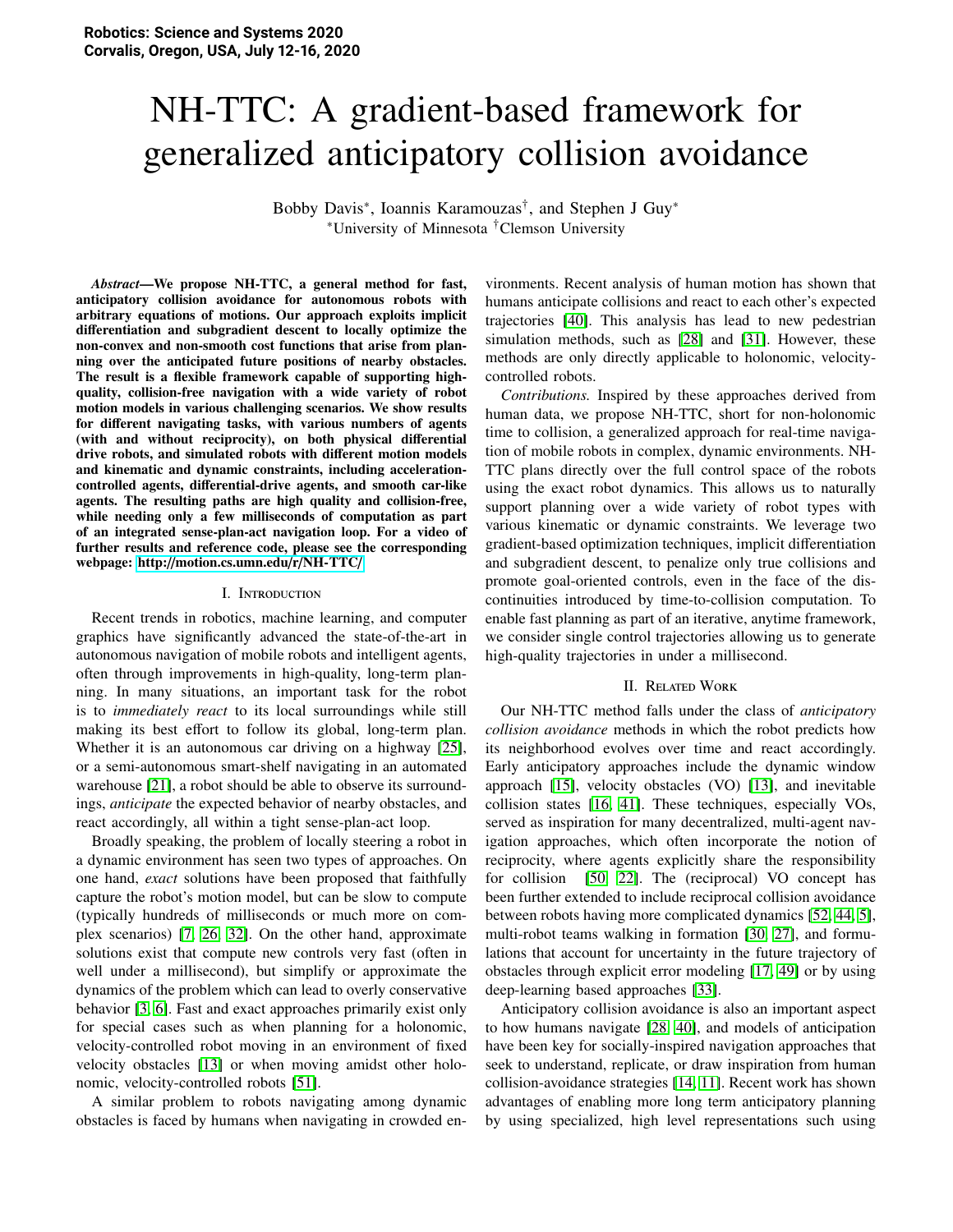braids theory to plan passing coordination [\[36\]](#page-9-11) or by warping paths to represent arcs over time [\[55\]](#page-9-12).

A particularly popular approach for fast, anticipatory collision avoidance in multi-agent scenarios is the ORCA framework from van den Berg et al. [\[51\]](#page-9-1). ORCA conservatively approximates collision avoidance constraints on a robot's motion as half-planes in the space of velocities. The optimal collision-free velocity can then be quickly found by solving a convex optimization problem through linear programming. ORCA-based navigation is fast to compute, and consistently leads to collision-free navigation; however, it assumes the robot can directly choose any velocity (i.e., no kinematic motion constraints).

Several recent extensions to the velocity-based planning approach have focused on enabling safe navigation of kinematically or dynamically constrained robots, such as robots with differential-drive dynamics or robots with maximum acceleration caps. For example, the Generalized Velocity Obstacles (GVO) [\[53\]](#page-9-13) uses random sampling in order to find kinematically feasible controls that get the robot closer to its goal. Sampling-based strategies have proven to be slow, leading to the rise of fast, specialized methods that propose geometric, ORCA-like optimization for specific motion models including approaches for steering differential-drives, car-like robots, and other non-holonomic agents [\[18,](#page-8-16) [48,](#page-9-14) [2,](#page-8-17) [1\]](#page-8-18).

More closely related to our work are very recent methods which have been proposed to extend the ORCA-like approaches to very broad classes of robot motion models. Generalized Reciprocal Velocity Obstacles (GRVO) treats kinematically-constrained robots as if they were able to take arbitrary velocities and uses an LQR controller to steer to robot to reach the computed velocity [\[6\]](#page-8-5). Similarly, the Cooperative Collision Avoidance (CCA) approach replaces each robot with a virtual agent who has a dynamically enlarged extent [\[3\]](#page-8-4), this extra space gives kinematically-constrained robots the breathing room to maneuver to their target velocities before any collisions. Our proposed navigation approach supports fast, realtime collision avoidance across the same wide range of motion models as GRVO or CCA, but removes the need to approximate robot motion models or collision computations. Reducing this approximation error is especially important for robots with highly constrained motion models, or those navigating in particularly dense scenarios or in close quarters.

#### III. NOTATION AND ASSUMPTIONS

We assume our environment contains a single robot navigating to a goal position  $\mathbf{p}_g$  while avoiding a set of obstacles (multi-robots scenarios are discussed in Section [VII\)](#page-6-0). We assume both the robot itself and the various obstacles in its environment follow some known continuous time dynamics functions that define evolution of the state of the robot  $\mathbf{x}(t, \mathbf{u})$ and the obstacles states  $O(t) = \{o_i(t), \forall i\}$  as follows:

$$
\dot{\mathbf{x}}(t, \mathbf{u}) = f(\mathbf{x}(t, \mathbf{u}), \mathbf{u}) \tag{1}
$$

$$
\dot{\mathbf{o}}_i(t) = g_i(\mathbf{o}_i(t)),\tag{2}
$$

where  $\mathbf{u} \in \mathcal{U}$  is a valid control input, and f, g are (possibly non-linear) continuous-time equations of motion. The set  $\mathcal U$ encodes constraints on the robots dynamics, such as maximum control limits. Likewise, we can define a collection of valid states  $X$  that can be used to constrain any aspect of the robot's state such that  $\mathbf{x}(t, \mathbf{u}) \in \mathcal{X}$ ,  $\forall t$ . This is needed to specify state constraints that are not directly part of a robot's control (e.g., an acceleration-controlled robot with a maximum velocity).

To determine collisions between the robot and the obstacles, we model them both as disks. These disks are defined by projecting both the robot and obstacle states into a common Euclidean workspace, typically 2d or 3d, and then finding the minimal covering disk. As such, we define the robot's position as:

$$
\bar{\mathbf{x}}(t, \mathbf{u}) = p(\mathbf{x}(t, \mathbf{u})),
$$
\n(3)

<span id="page-1-0"></span>where *p* maps from state space to the Euclidean workspace. The function  $p$  is chosen to place the center of the collision disk with a radius  $r_x$  so as to wrap the true shape of the robot as closely as possible. As an example, for a car-like robot, this will shift the center of the collision disk from the natural dynamics point at the center of the rear axle to the center of the car. Similarly, obstacle *i*'s position is defined as:

<span id="page-1-1"></span>
$$
\bar{\mathbf{o}}_i(t) = q_i(\mathbf{o}_i(t)) \tag{4}
$$

and  $r_{o_i}$  be the center of the collision disk and its radius for obstacle *i* at time *t*, respectively, where the function  $q_i$  maps the obstacle's state space to the workspace.

# IV. NH-TTC Problem Formulation

Our work considers the problem of a robot that must traverse among moving obstacles while navigating to a goal position. Here, we formulate the problem as one where the robot is following a tight sense-plan-act loop many times a second. As such, our approach is similar to classic "reactive" planning approaches as the robot is given only a few milliseconds to compute new controls each time step in response to its immediate sensor input. Unlike many of these approaches, we propose an anytime approach, meaning that it will quickly find an acceptable solution (typically, in under a millisecond) and iteratively refine the solution as time is available.

## *A. Optimization-based Formulation*

Given the above setting, we can formally define the problem as follows. We are given the robot's current state,  $\mathbf{x}(0)$ , a set of obstacle states over time,  $O(t) = \{o_i(t), \forall i\}$ , and the robot's goal position, p*goal*, which we assume is been computed by a high-level planning approach. The task for the robot is to find a collision-free trajectory,  $\mathbf{x}(t)$   $\forall t \geq 0$ , that approaches the goal as fast as possible while obeying the constraints of the robot dynamics,  $\dot{\mathbf{x}}(t, \mathbf{u}) = f(\mathbf{x}(t, \mathbf{u}), \mathbf{u})$ , the control constraint set,  $\mathcal{U}$ , and accounting for the state constraint set  $X$ .

We can formulate this task as a trajectory optimization problem as follows. Given an arbitrary trajectory  $\mathcal{T} = \{x(t), \forall t \geq 0\}$ we construct a cost function  $C(\mathcal{T})$  which evaluates how well the trajectory does at providing efficient, collision-free motion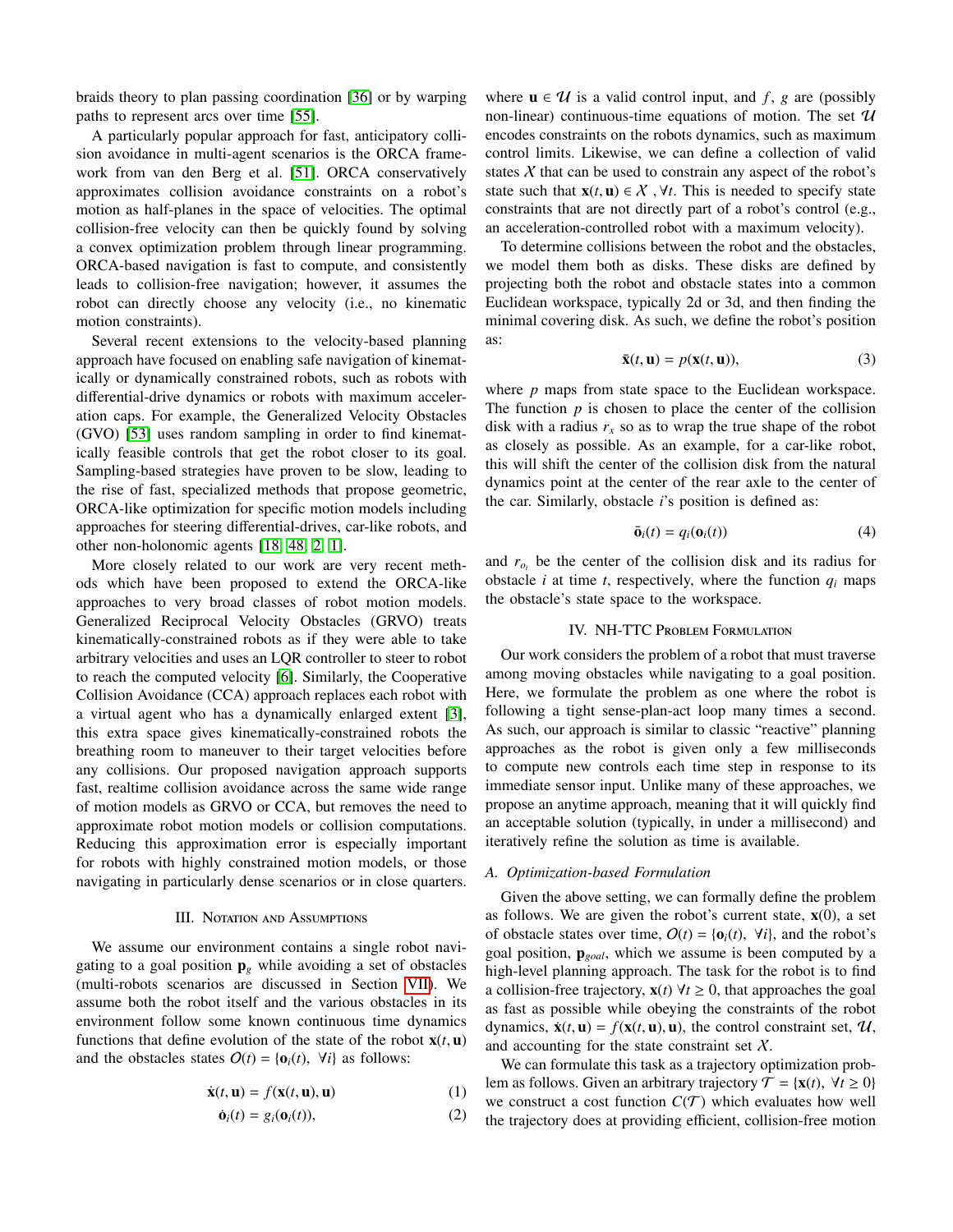<span id="page-2-0"></span>

Fig. 1: Gradient-Based Optimization in Control Space

(Left) A differential-drive robot, shown in red, has to reach the 'x' mark while avoiding a non-reactive obstacle shown in gray. (Right) The corresponding cost field of the robot is visualized here by taking samples from the robot's feasible controls. To better show the gradient, values are plotted in log scale with the color corresponding to  $log(C(u) + 1)$ . The optimal control (linear velocity  $= 0.3$  m/s, rotational velocity  $= 0.03$  rad/s) steers towards the goal, while gently avoiding any potential collisions.

towards the robot's current goal. In contrast to other trajectory optimization approaches, we treat collision constraints as an additional cost based on the time to collision with obstacles. As shown in [\[28\]](#page-8-7), time to collision naturally balances soft avoidance of (temporally) distant collisions with hard avoidance of (urgent) nearby collisions. We can then represent our cost function as two separate terms:

$$
C(\mathcal{T}) = C_{goal}(\mathcal{T}) + C_{col}(\mathcal{T})
$$
 (5)

where  $C_{goal}(\mathcal{T})$  evaluates how quickly the trajectory approaches its goal state (or goal position), and  $C_{col}(\mathcal{T})$  assigns a penalty to trajectories which have a high risk of collision. Given sufficient computation time, our goal would be to find the complete trajectory which minimizes this cost function, e.g., via sampling as in [\[10,](#page-8-19) [9,](#page-8-20) [45\]](#page-9-15), or using a POMDP-like formulation as in [\[42,](#page-9-16) [4\]](#page-8-21). However, these methods typically take several seconds or longer to converge, so they are inappropriate for the real-time setting considered here.

In order to allow the fast computation needed for use in a tight reactive planning loop, we consider only trajectories that are represented as a single, consistent, control u that is executed indefinitely. This critical assumption greatly accelerates the optimization process. As a result, we can reparameterize our cost function in terms of a single control u. Formally, we seek to find the control **u** that minimizes:

$$
C(\mathbf{u}) = C_{goal}(\mathbf{u}) + C_{col}(\mathbf{u})
$$
 (6)

such that  $\mathbf{u} \in \mathcal{U}$  and  $\mathbf{x}(t, \mathbf{u}) \in \mathcal{X}$   $\forall t \geq 0$  (see Figure [1\)](#page-2-0). In practice, a robot would not take the optimal fixed-control trajectory indefinitely. Rather, it will re-run this optimization many times a second updating its planned trajectory as it approaches the goal and as local conditions change (as in a receding horizon planner [\[12,](#page-8-22) [35,](#page-9-17) [54\]](#page-9-18)).

## *B. NH-TTC Cost Function*

While many different cost functions could be used in our framework, we found that the sum of two simple cost functions works well in a wide variety of scenarios:

*a) Goal Cost (Cgoal):* Because a fixed-control trajectory has no end point, we evaluate the position of the robot at some time *tgoal* into the future. The goal cost is then defined by how close the center of the robot (Equation [3\)](#page-1-0) will be to its goal position at that time:

<span id="page-2-2"></span>
$$
C_{goal}(\mathbf{u}) = \kappa_{goal} \|\bar{\mathbf{x}}(t_{goal}, \mathbf{u}) - \mathbf{p}_{g}\|,
$$
 (7)

where <sup>κ</sup>*goal* is a scaling constant.

*b) Collision Cost (Ccol):* Again, as our fixed-control trajectory has no endpoint, we evaluate collisions only for the next *thoriz* seconds. Inspired by recent findings that suggest the urgency humans place on a collision follows an inverse powerlaw relationship with how imminent the collision is [\[28\]](#page-8-7), we penalize trajectories with a term that is inversely proportional to the time until the nearest collision:

<span id="page-2-3"></span>
$$
C_{col}(\mathbf{u}) = \max_{\mathbf{o}_i \in \mathcal{O}} \frac{\kappa_{col}}{\tau(\mathbf{u}, \mathbf{o}_i)}
$$
(8)

Here  $\kappa_{col}$  is a scaling constant and  $\tau(\mathbf{u}, \mathbf{o}_i)$  computes the minimum time to collision between the robot's trajectory (as determined by the control, the current robot position, and the dynamics of the robot) and the expected future trajectory of obstacle o*<sup>i</sup>* . The result of this human-inspired collision cost is a natural balance between strongly avoiding urgent collisions and (when necessary) taking controls that will lead to collision in the far enough future, so that the robot will have a chance to re-plan well before the collision happens.

An important property of our cost function is that it rises to infinity as the time until the nearest collision approaches zero. This means any control which leads to immediate collisions has an effectively infinite penalty. As a result, in the limit as planning frequency approaches infinity, our approach is guaranteed to be collision-free so long as the optimizer has sufficient time to converge to a finite cost (assuming a collision-free control exists).

## V. CONTROL OPTIMIZATION

<span id="page-2-1"></span>While the above forms for the  $C_{goal}$  and  $C_{col}$  terms capture their respective costs in a straightforward fashion, the resulting cost function *C* is difficult to optimize as it is constrained, non-convex, and non-continuous. Specifically, time to collision has a sharp discontinuity between a glancing collision and no collision, jumping from a finite value to infinity, respectively (e.g., Figure [1\)](#page-2-0). Due to these discontinuities, classical gradient descent will be ineffective (as will higher order, gradientbased optimization techniques). Smoothing this cost field (as was done in [\[29\]](#page-8-23)) is not possible as we do not, in general, know a priori where the discontinuities will lie. We therefore use subgradient descent-based optimization [\[46,](#page-9-19) [8\]](#page-8-24) which will allow us to find local minima even in the presence of a noncontinuous, non-smooth cost function.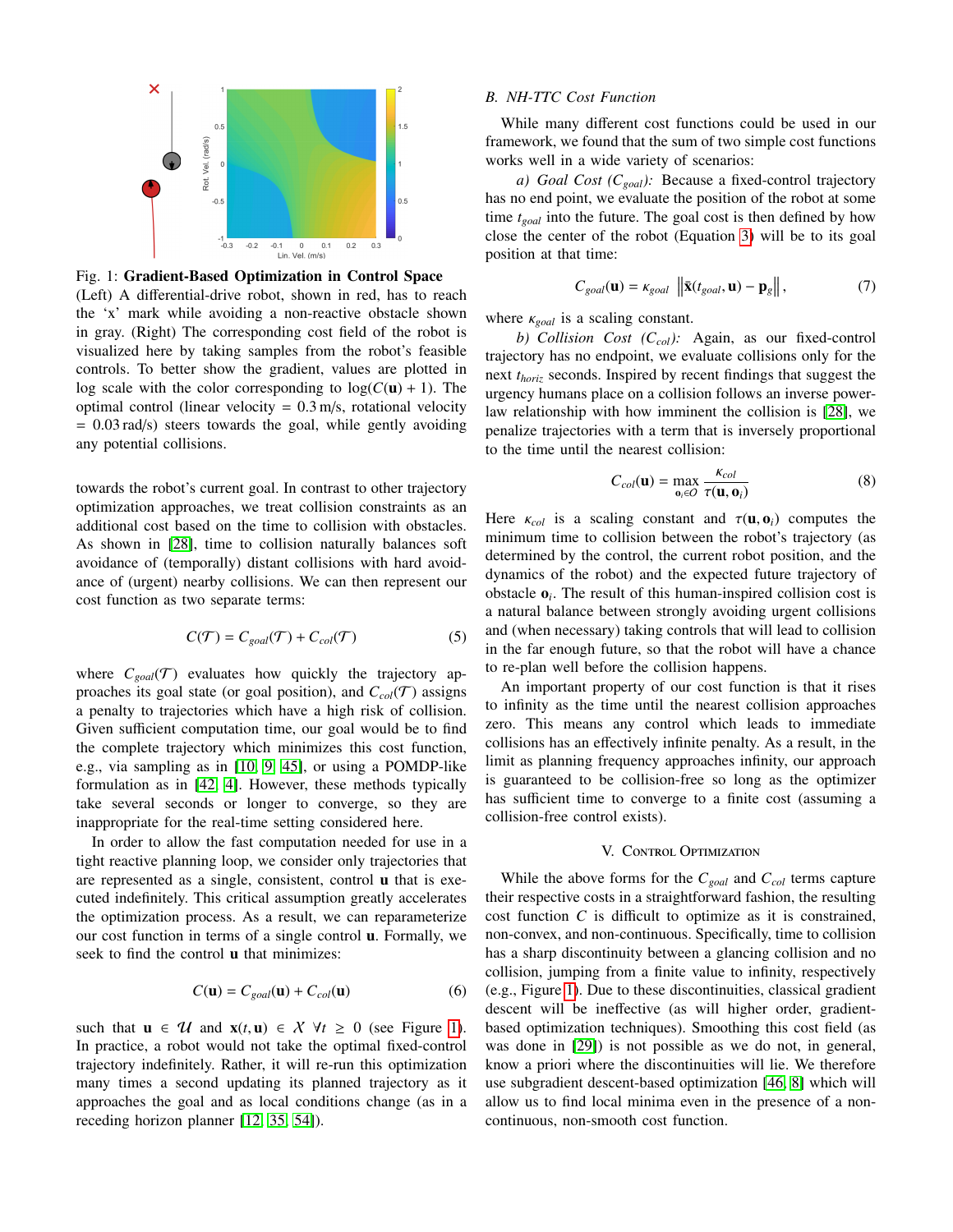## *A. Subgradient Descent*

To optimize Equation [6](#page-2-1) using subgradient descent, as in standard gradient descent, the control **u** is iteratively updated based on the gradient of the cost with respect to u:

$$
\mathbf{u}_{k+1} = \mathbf{u}_k - \alpha \, \mathbf{s}_k,\tag{9}
$$

where the search direction,  $s_k$ , is based on the gradient  $dC/d\mathbf{u}$ . However, at points where *C* is not smooth, and therefore *dC*/*d*<sup>u</sup> is undefined, we choose either the left or right gradient. This is known as the subgradient, which we will call  $g_k$ . While this gives us an optimization direction, it does not define the stepsize  $\alpha$ , i.e., how far to update our control in that direction.

Numerous techniques have been proposed to choose an appropriate update size  $\alpha$ . Experimentally, we found a Polyak update-based approach [\[43\]](#page-9-20) to perform well in our domain. This method assumes the optimal possible control cost,  $c^*$ , is known in advance. Then, at each descent iteration *k*, given the current cost *ck*:

$$
\alpha = (c_k - c^*) / ||\mathbf{s}_k||^2 \tag{10}
$$

Given the complex, dynamic nature of our cost function, it is generally not possible to know the optimal value  $c^*$  in advance. As such, we compute an approximate optimal cost  $\hat{c}^*$  by first taking the best cost seen in any of the iterations so far,  $c^+$ , and then interpolating it over iterations towards a conservative estimate of the lowest possible cost in this state, *clowest*:

$$
\hat{c}^* = c^+ + \frac{10}{10 + k}(c_{lowest} - c^+).
$$
 (11)

Here, we compute *clowest* by assuming the collision cost is zero and approximate a lower bound of the total cost using only the goal cost. The resulting update to  $\alpha$  guarantees that the subgradient decent will converge on a true local minimum as *k* approaches infinity while still taking large updates when far away from the optimal control (similar strategies can be found in the subgradient optimization literature [\[47,](#page-9-21) [38\]](#page-9-22)).

While it is possible to directly use the subgradient as the search direction (i.e.,  $s_k = g_k$ ), we find convergence to be improved by adding "momentum" to the search direction [\[39\]](#page-9-23). That is, our search direction at iteration *k* is based in part on the current subgradient  $g_k$  and in part on the previous search direction, sk−1. Experimentally, we found the following update rule to work well:  $\mathbf{s}_k = \frac{1}{10} \mathbf{s}_{k-1} + \frac{9}{10} \mathbf{g}_k$ .

Subgradient descent does not guarantee a cost decrease at each iteration, so the best control seen across the entire optimization is used as our final result. Additionally, we project the control computed at each iteration onto the control constraints,  $U$ , to ensure the controls remain feasible. Furthermore, the trajectory should respect the state constraints,  $X$ , and, if it does not, we project u to the nearest control that respects these constraints until at least the next planning cycle (see Section [V-C\)](#page-4-0). The resulting projected subgradient descent algorithm is shown in full in Algorithm [1.](#page-3-0) Here, we assume that the robot is given a time budget, *maxTime*, to compute its new control.

Algorithm 1: Subgradient-Based Control Optimization

```
Input : u0, U, clowest, maxTime
Output: u∗
k = 0\mathbf{u}^* = \mathbf{u}_k = \mathbf{u}_0c^+ = c_k = C(\mathbf{u}_0)\mathbf{s}_{k-1} = \mathbf{0}_{n\times 1}while elapsed time < maxTime do
        \mathbf{g}_k = dC/d\mathbf{u}(\mathbf{u}_k)\mathbf{s}_k = \frac{1}{10} \mathbf{s}_{k-1} + \frac{9}{10} \mathbf{g}_k\hat{c}_k^* = \hat{c}^+ + (c_{lowest} - c^+)10/(10 + k)<br>\alpha = (c_k - \hat{c}^*)/||\mathbf{s}_k||^2\alpha = (c_k - \hat{c}_k^*) / ||\mathbf{s}_k||^2<br>11. \mathbf{a} = \mathbf{u}_k - \alpha \mathbf{s}_k\mathbf{u}_{k+1} = \mathbf{u}_k - \alpha \, \mathbf{s}_kProject \mathbf{u}_{k+1} into \mathcal U and \mathcal X V-C)
        c_{k+1} = C(\mathbf{u}_{k+1})Update c^+ and \mathbf{u}^*k = k + 1end
```
### <span id="page-3-0"></span>*B. Subgradient Computation*

Below, we first discuss how to compute the two terms of the cost function, *Cgoal* and *Ccol*, and then focus on the computation of the subgradient,  $\mathbf{g}_k = dC/d\mathbf{u}(\mathbf{u}_k)$ . Note that computing  $g_k$  is not trivial for many dynamics models as there may not be a closed form solution for the robot position, the obstacle position, or the time to collision.

*1) Cost Computation:* To compute the goal cost, *Cgoal* (Equation [7\)](#page-2-2), we need to compute the position at *tgoal*. As we may not have a closed form solution for  $\mathbf{x}(t_{goal}, \mathbf{u})$ , we approximate it using fourth order Runge-Kutta integration (RK4). To improve accuracy, we iteratively run multiple steps of RK4, such that each step is, at most, some small time horizon, *dtmax*. This parameter allows for tuning the accuracy of our position estimation, at the expense of computation time. Once  $\mathbf{x}(t_{goal}, \mathbf{u})$  has been computed, we pass it through the position mapping function *p* to obtain the Euclidean position,  $\bar{\mathbf{x}}(t_{goal}, \mathbf{u})$ , which, along with the goal position, fully defines the goal cost.

To compute the collision cost, *Ccol* (Equation [8\)](#page-2-3), we need to compute the most imminent time to collision over all the obstacles. Assuming both objects can be approximated by disks, the time to collision between an agent x and object o can be defined as the time at which the two disks touch, i.e.:

<span id="page-3-1"></span>
$$
\|\bar{\mathbf{x}}(\tau(\mathbf{u},\mathbf{o}),\mathbf{u})) - \bar{\mathbf{o}}(\tau(\mathbf{u},\mathbf{o}))\|^2 - (r_x + r_o)^2 = 0,
$$
 (12)

where  $\bar{x}$  (Equation [3\)](#page-1-0) and  $\bar{o}$  (Equation [4\)](#page-1-1) return the agent and obstacle collision centers respectively. However, for many systems, solving this equation for  $\tau$  is not feasible, as there may not be a closed form solution for  $\bar{x}$  and/or  $\bar{0}$ , or the resulting equation is too complex. Instead, we utilize a similar approach to that used to compute the goal cost. We forward propagate the state of the robot and the state of each obstacle using RK4, and perform linear continuous collision checks between the resulting states to estimate the first moment of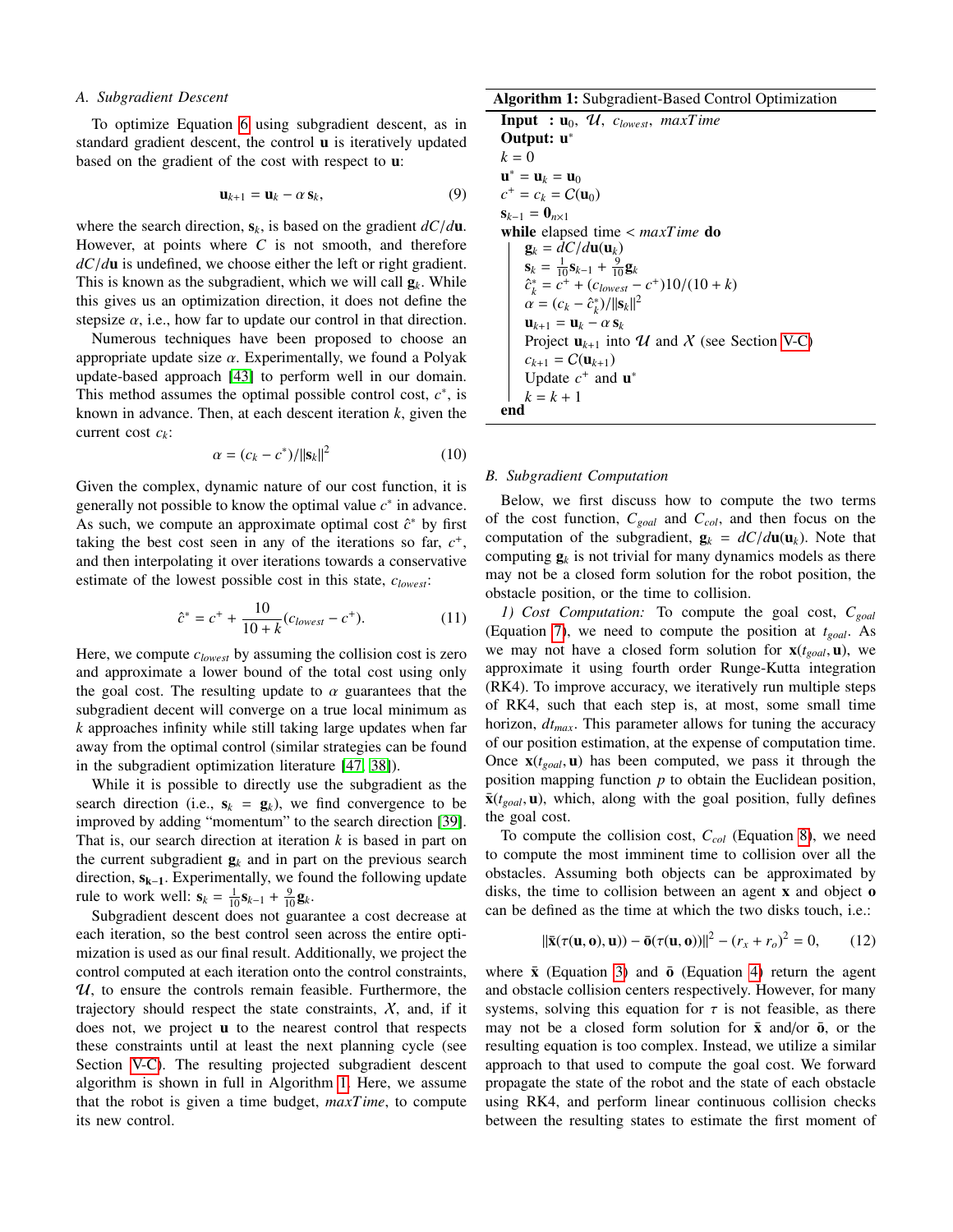collision that may have occurred during the integration steps.

Knowing how to compute the (propagated) cost *C*, we next show how to compute the gradient of first the goal cost and then the collisions cost with respect to the controls u.

*2) Goal Cost Gradient:* As *Cgoal* (Equation [7\)](#page-2-2) indirectly relies on u, we must apply the chain rule to compute the gradient:

<span id="page-4-3"></span>
$$
\frac{dC_{goal}(\mathbf{u})}{d\mathbf{u}} = \frac{dC_{goal}(\mathbf{u})}{d\bar{\mathbf{x}}(t_{goal}, \mathbf{u})} \frac{d\bar{\mathbf{x}}(t_{goal}, \mathbf{u})}{d\mathbf{x}(t_{goal}, \mathbf{u})} \frac{d\mathbf{x}(t_{goal}, \mathbf{u})}{d\mathbf{u}}
$$
(13)

The first term can be directly computed as:

$$
\frac{dC_{goal}(\mathbf{u})}{d\bar{\mathbf{x}}(t_{goal}, \mathbf{u})} = \frac{\kappa_{goal}}{2\left\| \bar{\mathbf{x}}(t_{goal}, \mathbf{u}) - \mathbf{p}_g \right\|}
$$
(14)

The second term,  $d\bar{\mathbf{x}}(t_{goal}, \mathbf{u})/d\mathbf{x}(t_{goal}, \mathbf{u})$ , can be computed directly given the projection function  $p$  (this term will be 1 if the robot's control point is the center of the collision disk.

All that remains is to compute the third term,  $d\mathbf{x}(t_{goal}, \mathbf{u})/d\mathbf{u}$ . Given a discrete time dynamics function, this gradient can be computed iteratively as:

<span id="page-4-1"></span>
$$
\frac{d\mathbf{x}(t+dt,\mathbf{u})}{d\mathbf{u}} = \frac{\partial \mathbf{x}(t+dt,\mathbf{u})}{\partial \mathbf{u}} + \frac{\partial \mathbf{x}(t+dt,\mathbf{u})}{\partial \mathbf{x}(t,\mathbf{u})} \frac{d\mathbf{x}(t,\mathbf{u})}{d\mathbf{u}} \quad (15)
$$

 $d\mathbf{u}$   $\frac{\partial \mathbf{u}}{\partial \mathbf{x}(t, \mathbf{u})}$   $d\mathbf{u}$   $\frac{\partial \mathbf{x}(t, \mathbf{u})}{\partial \mathbf{x}(t, \mathbf{u})}$  which follows directly from the multivariate chain rule. We start from  $d\mathbf{x}(0, \mathbf{u})/d\mathbf{u} = 0$ , as the current position is independent of the upcoming control, and apply Equation [15](#page-4-1) iteratively until the gradient at some user-defined time, *T*, is obtained. However, we may not have a closed form solution for  $\mathbf{x}(t, \mathbf{u})$ , and therefore no closed form solution for the discrete time dynamics. We can approximate this gradient using a series of trapezoidal integration steps on the (known) continuous dynamics as follows:

$$
\mathbf{x}^+ = \mathbf{x}(t, \mathbf{u}) + dt \cdot \dot{\mathbf{x}}(\mathbf{x}(t, \mathbf{u}), \mathbf{u})
$$
  

$$
\mathbf{x}(t + dt, \mathbf{u}) \approx \mathbf{x}(t, \mathbf{u}) + \frac{dt}{2}(\dot{\mathbf{x}}(\mathbf{x}(t, \mathbf{u}), \mathbf{u}) + \dot{\mathbf{x}}(\mathbf{x}^+, \mathbf{u}))
$$
(16)

Using these approximate dynamics, we can iteratively compute the partial derivatives required by Equation [15](#page-4-1) as:

$$
\frac{\partial \mathbf{x}(t+dt, \mathbf{u})}{\partial \mathbf{u}} \approx \frac{dt}{2} \left( \frac{\partial \dot{\mathbf{x}}(\mathbf{x}(t, \mathbf{u}), \mathbf{u})}{\partial \mathbf{u}} + \frac{\partial \dot{\mathbf{x}}(\mathbf{x}^+, \mathbf{u})}{\partial \mathbf{u}} + \frac{\partial \dot{\mathbf{x}}(\mathbf{x}^+, \mathbf{u})}{\partial \mathbf{x}^+} \frac{\partial \mathbf{x}^+}{\partial \mathbf{u}} \right)
$$
(17)

$$
\frac{\partial \mathbf{x}(t + dt, \mathbf{u})}{\partial \mathbf{x}(t, \mathbf{u})} \approx I + \frac{dt}{2} \Big( \frac{\partial \dot{\mathbf{x}}(\mathbf{x}(t, \mathbf{u}), \mathbf{u})}{\partial \mathbf{x}(t, \mathbf{u})} + \frac{\partial \dot{\mathbf{x}}(\mathbf{x}^+, \mathbf{u})}{\partial \mathbf{x}^+} \frac{\partial \mathbf{x}^+}{\partial \mathbf{x}(t, \mathbf{u})} \Big)
$$
(18)  
where the half step partial derivatives are computed as:

$$
\frac{\partial \mathbf{x}^+}{\partial \mathbf{u}} = dt \frac{\partial \dot{\mathbf{x}}(\mathbf{x}(t, \mathbf{u}), \mathbf{u})}{\partial \mathbf{u}}
$$
(19)

$$
\frac{\partial \mathbf{x}^+}{\partial \mathbf{x}(t, \mathbf{u})} = \mathbf{I} + dt \frac{\partial \dot{\mathbf{x}}(\mathbf{x}(t, \mathbf{u}))}{\partial \mathbf{x}(t, \mathbf{u})}
$$
(20)

The full iterative process for computing the  $d\mathbf{x}(T, \mathbf{u})/d\mathbf{u}$  at  $T = T$  is shown in Algorithm 2 (here we set  $T = t$ ) time *T* is shown in Algorithm [2](#page-4-2) (here, we set  $T = t_{goal}$ ). Finally, we combine the resulting gradient as in Equation [13](#page-4-3) to compute the total gradient for the goal cost term.

Algorithm 2: Position Control Gradient

Input : u, 
$$
\mathbf{x}(0, \mathbf{u})
$$
,  $T$ ,  $dt_{max}$   
\nOutput:  $\mathbf{x}(T, \mathbf{u})$ ,  $d\mathbf{x}(T, \mathbf{u})/d\mathbf{u}$   
\n $\frac{t=0}{d\mathbf{x}(t, \mathbf{u})} = 0$   
\nwhile  $t < T$  do  
\n $dt = min(dt_{max}, T - t)$   
\n $\mathbf{x}(t + dt, \mathbf{u}) = \text{RK4}(\mathbf{x}(t, \mathbf{u}), \mathbf{u}, dt)$   
\n $\frac{d\mathbf{x}(t + dt, \mathbf{u})}{d\mathbf{u}} = \text{Equation 15}$   
\n $t = t + dt$ 

<span id="page-4-2"></span>*3) Collision Cost Gradient:* Similar to the goal cost term, the collision cost term, *Ccol* (Equation [8\)](#page-2-3), relies indirectly on u, so we must again compute its gradient via the chain rule:

$$
\frac{dC_{col}(\mathbf{u})}{d\mathbf{u}} = \frac{dC_{col}(\mathbf{u})}{d\tau(\mathbf{u}, \mathbf{o}^*)} \frac{d\tau(\mathbf{u}, \mathbf{o}^*)}{d\mathbf{u}} \tag{21}
$$

where  $o^*$  is the obstacle with the closest time-to-collision.

However, unlike in the goal cost gradient, the time to collision,  $\tau$ , cannot generally be written explicitly as a function of the controls u, which prevents us from computing  $d\tau(\mathbf{u}, \mathbf{o}^*)/d\mathbf{u}$ . To address this issue, we propose the use of *implicit differentiation*. This allows us to have an analytic *implicit di*ff*erentiation*. This allows us to have an analytic expression of the gradient implicitly written as a function of  $\tau(\mathbf{u}, \mathbf{o}^*)$ . The implicit relationship between  $\tau$  and  $\mathbf{u}$  is shown in Equation 12. Heing this relationship we can find  $d\tau(\mathbf{u}, \mathbf{o}^*)/d\mathbf{u}$ Equation [12.](#page-3-1) Using this relationship, we can find  $d\tau(\mathbf{u}, \mathbf{o}^*)/d\mathbf{u}$ <br>by taking the derivative of Equation 12 with respect to **u**. (the by taking the derivative of Equation [12](#page-3-1) with respect to u*<sup>j</sup>* (the *j*th element of the control), and solving for  $d\tau(\mathbf{u}, \mathbf{o}^*)/d\mathbf{u}_j$ :

<span id="page-4-4"></span>
$$
\frac{d\tau(\mathbf{u}, \mathbf{o}^*)}{d\mathbf{u}_j} = -\frac{(\bar{\mathbf{x}} - \bar{\mathbf{o}}^*)^T (\frac{d\bar{\mathbf{x}}}{d\mathbf{u}_j})}{(\bar{\mathbf{x}} - \bar{\mathbf{o}}^*)^T (\frac{d\bar{\mathbf{x}}}{d\tau} - \frac{d\bar{\mathbf{o}}^*}{d\tau})}
$$
(22)

where  $\bar{\mathbf{x}} = \bar{\mathbf{x}}(\tau(\mathbf{u}, \mathbf{o}^*), \mathbf{u})$  and  $\bar{\mathbf{o}}^* = \bar{\mathbf{o}}^*(\tau(\mathbf{u}, \mathbf{o}^*))$ .<br>Note that  $d\bar{\mathbf{x}}/d\tau$  and  $d\bar{\mathbf{a}}^*/d\tau$  are the known

Note that  $d\bar{\mathbf{x}}/d\tau$  and  $d\bar{\mathbf{o}}^*/d\tau$  are the known continuous time<br>namics of the robot and the obstacle, and  $d\bar{\mathbf{x}}/d\mathbf{u}$ , can be dynamics of the robot and the obstacle, and  $d\bar{x}/du_j$  can be computed via the chain rule as:

$$
\frac{d\bar{\mathbf{x}}}{d\mathbf{u}_j} = \frac{d\bar{\mathbf{x}}}{d\mathbf{x}} \frac{d\mathbf{x}}{d\mathbf{u}_j}
$$
(23)

where  $d\bar{x}/dx$  is dependent on the dynamics model, and  $d\bar{x}/du_j$ can be computed with Algorithm [2,](#page-4-2) setting  $T = \tau(\mathbf{u}, \mathbf{o}_i)$ . If  $\tau$ is infinite (i.e. there is no collision), this derivative is 0.

# <span id="page-4-0"></span>*C. State Constraints*

While collisions are handled through the cost term C*col*, other state constraints (such as maximum velocities) are handled as true constraints. For these constraints, a small modification needs to be applied to NH-TTC. Since we are generating trajectories with a single control, it is not always possible to guarantee that such constraints will be satisfied for the entire trajectory. For example, applying a non-zero acceleration will eventually violate any velocity magnitude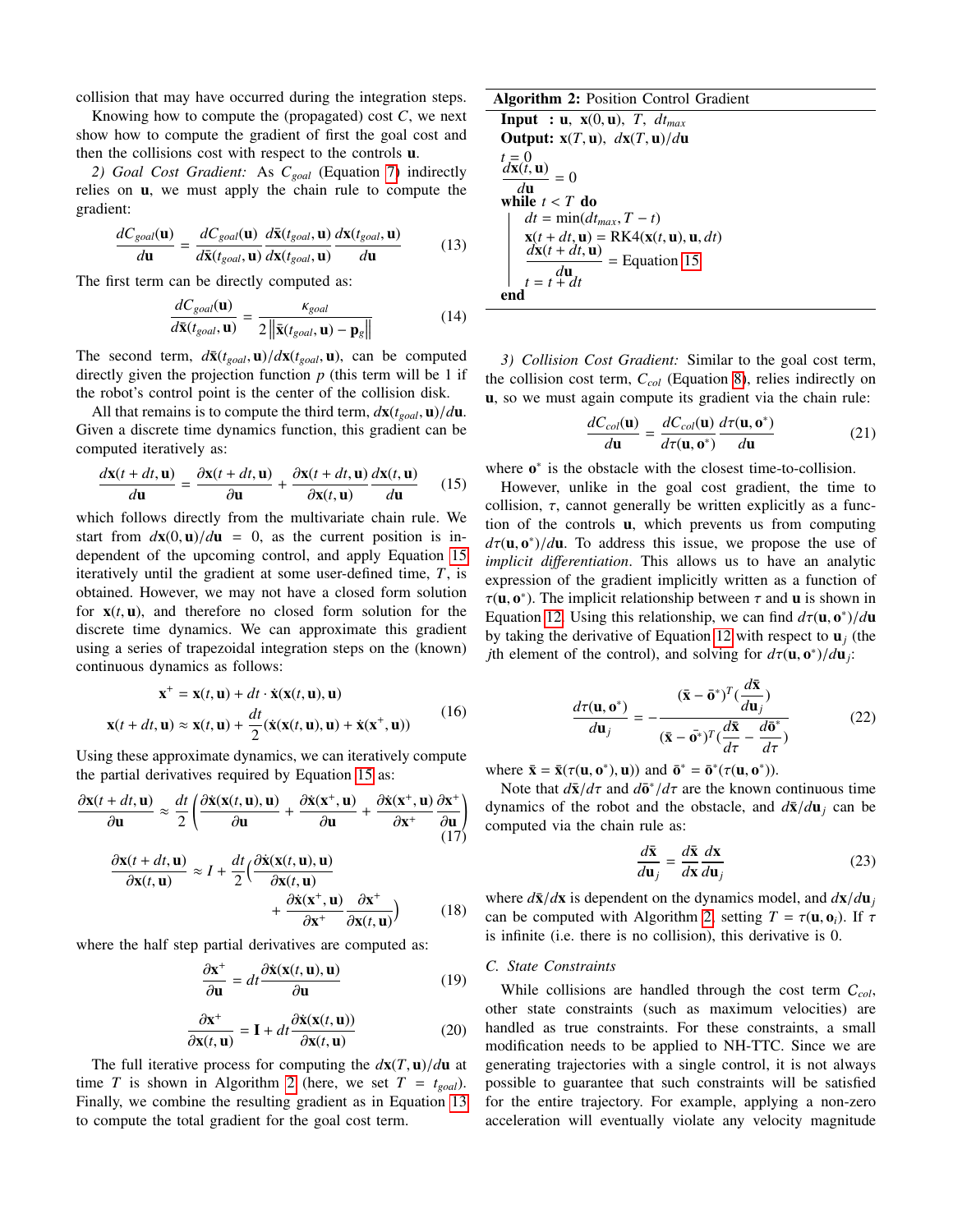<span id="page-5-0"></span>

Fig. 2: Smooth Differential Drive Robot Among Random Obstacles: The cyan robot moves to a random goal position, indicated by the colored x, while avoiding a number of grey dynamic obstacles. The recent trajectories traced by the robot and the obstacles are displayed with solid lines. (a-c) The obstacles follow known linear paths. (d-f) The obstacles follow unknown sinusoidal paths, where the robot is only given the current linear and angular velocities of each obstacle.

constraint. To address this issue, we only allow controls that will not violate the state constraints within the next timestep. For example, in each iteration of subgradient descent, we project the control of an acceleration controlled robot as follows:

$$
\mathbf{u}_{proj} = \begin{cases} \mathbf{a} & \text{if } ||\mathbf{v} + \mathbf{a} \, dt|| \le v_{max} \\ \frac{\mathbf{v}^* - \mathbf{v}}{dt}, & otherwise \end{cases} \tag{24}
$$

where  $\mathbf{v}^*$  is  $\mathbf{v} + \mathbf{a} dt$  projected onto  $v_{max}$ . This ensures the control  $\mathbf{u}_{proj}$  will not violate the state constraints within the next timestep.

In addition to enforcing the state constraints for the next timestep, we must additionally account for these constraints in predictions of our future states, such as in the collision search. We do this by modifying the continuous dynamics to forbid exceeding the state constraints. In the above example, we would modify the continuous dynamics of an acceleration controlled robot as follows:

$$
\dot{\mathbf{v}} = \begin{cases} \frac{\mathbf{a}}{100}, & \text{if } ||\mathbf{v}|| > v_{max} \text{ and } \mathbf{a}^T \mathbf{v} > 0\\ \mathbf{a}, & otherwise \end{cases}
$$
(25)

While it may be natural to zero out the acceleration if the constraint is violated, this could result in the gradient of the velocity with respect to acceleration going to zero as well, and no optimization would occur. Instead, we limit the acceleration to a very small value to avoid the vanishing gradient problem. Note that our above approach is only applicable when the state constraints can be expressed as a convex constraint on the control.

# *D. Implementation Details*

In our experiments, the cost parameters, <sup>κ</sup>*goal* and <sup>κ</sup>*col*, are both set to 1. For the time-to-collision search, *thoriz* is set to 5 s and *dtmax* is set to 0.1 s. The goal distance time, *tgoal*, is set to 1 s. Trajectories are planned using 10 ms of planning time, and controls are updated at 10 Hz. All results are generated on a single thread on an Intel Xeon 3.0GHz CPU (for physical robots, each robot planned in its own thread). We implemented our subgradient-based optimization framework in C++ using Eigen [\[20\]](#page-8-25) to efficiently handle matrix and vector operations.

<span id="page-5-1"></span>

|          | Optimization Time |                   |               |
|----------|-------------------|-------------------|---------------|
| Dynamics | 1 ms              | $5 \,\mathrm{ms}$ | 10 ms         |
|          | 99.7% (5.9)       | $99.9\%$ (2.0)    | 99.9% (3.2)   |
| A        | 99.7% (5.3)       | $99.9\%$ (2.6)    | 99.9% (2.6)   |
| DD       | 99.5% (7.3)       | $99.5\%$ (6.7)    | 99.6% $(6.1)$ |
| Car      | 99.0% (9.7)       | $99.5\%$ (6.8)    | 99.6% (6.4)   |
|          |                   |                   |               |

TABLE I: Percent of Collision-Free Frames: The average percent and variance (reported in percentage points) of collision-free frames is shown for the scenario in Figure [2\(](#page-5-0)a-c) for various dynamics models. Experiments were run for 1000 frames, and averaged over 1000 runs per dynamics model.

The exact terms of the cost gradient computation (Equations [13](#page-4-3)[-22\)](#page-4-4) will vary based on the dynamics of the robot under consideration. Given the equations of motion, these derivatives can be computed analytically. While our framework supports many robot dynamics models, our results primarily consider four motion dynamics: (V) a robot that can directly control its x- and y-velocities, (A) an acceleration-controlled robot, (DD) a robot that that has differential drive kinematics, and (Car) a robot which has car-like kinematics. This collection includes span a range of 1st and 2nd order dynamics, with or without kinematic constraints, and includes both holonomic and non-holonomic systems. Importantly, including 2nd order dynamics models allows our method to explicitly enforce the smoothness of the planned trajectories.

For all of these motion models, we impose a constraint on the maximum linear velocity of the robot. Additionally, the acceleration model caps the maximum acceleration, the differential-drive and car-like models both cap the maximum angular velocity, and the car-like model has a maximum steering angle. In all of our experiments, unless otherwise specified, we use the following constraints: 0.3 m/s for linear velocity, 1.0 rad/s for angular velocity,  $1.0 \text{ m/s}^2$  for linear<br>acceleration  $\pi$  rad/s<sup>2</sup> for angular acceleration and  $\pi/4$  rad for acceleration,  $\pi$  rad/s<sup>2</sup> for angular acceleration, and  $\pi/4$  rad for steering angle steering angle.

## VI. Single-Agent Collision Avoidance

A key application of anticipatory collision avoidance is to allow a robot to avoid nearby dynamic obstacles as it moves to its goal. Our method supports high-quality, collision-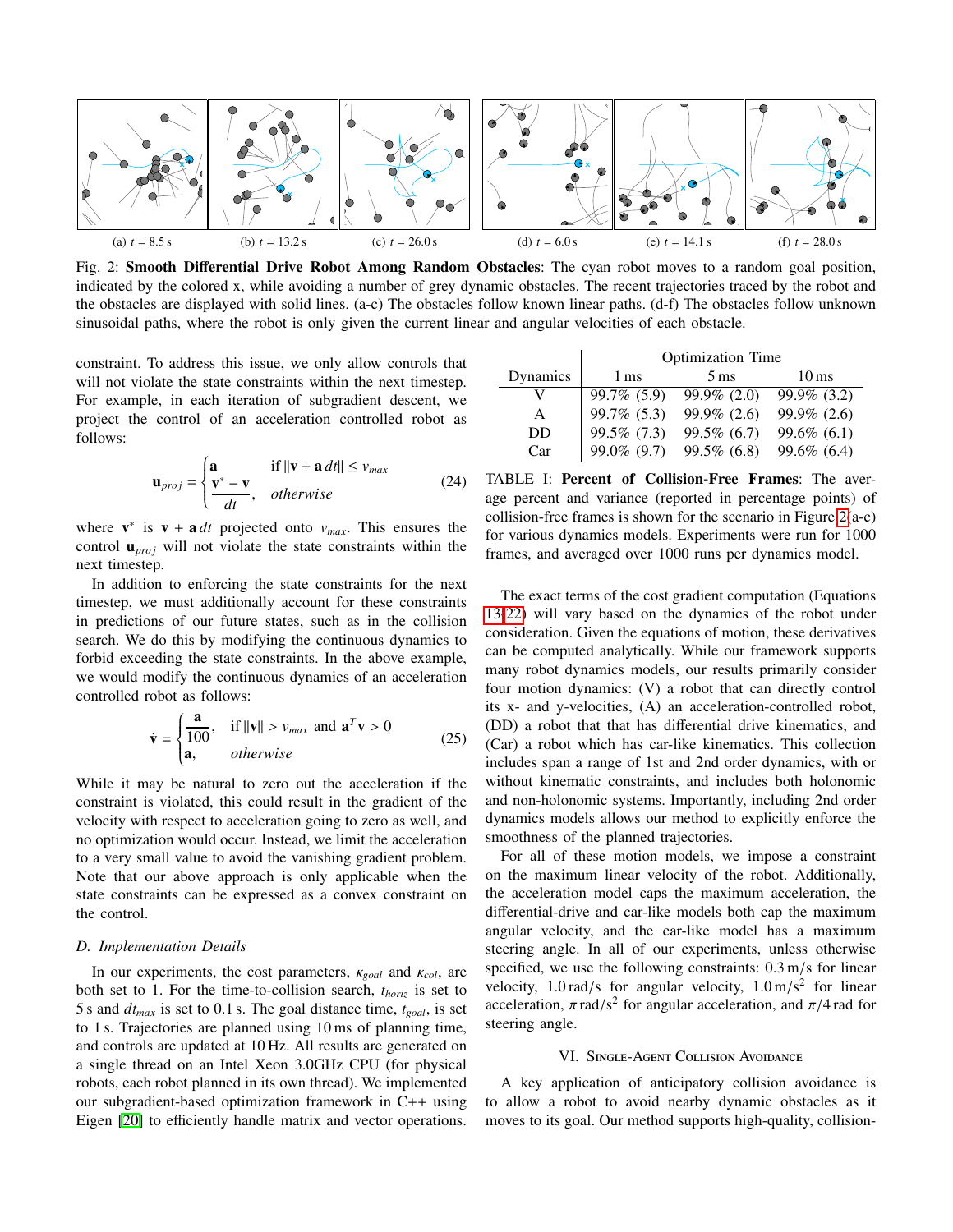<span id="page-6-1"></span>

<span id="page-6-3"></span><span id="page-6-2"></span>Fig. 3: (a-b) Reciprocity: Two velocity-controlled agents swap positions. In (a), reciprocity is disabled and each agent takes full responsibility to resolve the collision. In (b), reciprocity is enabled. This shows the smoothing effect reciprocity has on the resulting trajectories. (c) 5-Agent Circle: Each of the agents attempts to move to its antipodal position on a circle. The dark blue agent is velocity controlled, the green agent is acceleration controlled, the red agent is differential drive controlled, the light blue agent is smooth differential drive controlled, and the yellow agent is a simple car. (d-e) Performance Comparisons: Task completion time for homogeneous agents in the 5-Agent Circle who all share the same dynamics model. NH-TTC is able to outperform ORCA, TTC, and NH-ORCA on average, even with more restrictive motion models. Results averaged over 100 runs.

free navigation for various dynamics models on many such scenarios.

<span id="page-6-5"></span><span id="page-6-4"></span>dynamics and the car-like dynamics. Similarly, we also show results from changing various control constraints.

# *A. Random Agents Scenario*

To test the collision avoidance performance in a challenging scenario, we tasked a simulated robot to navigate to randomly generated goals while using NH-TTC to avoid 40 simultaneously moving, non-reactive linear velocity obstacles in a densely packed scenario (Figure [2\(](#page-5-0)a-c)). This scenario is very challenging as obstacles occasionally "box-in" the robot, and create scenarios in which collisions are unavoidable. Note, this extreme scenario is the only scenario we tested for which there are any collisions with our method.

Table [I](#page-5-1) shows how our method performs with different agent dynamics models. In general, increasing the complexity of the dynamics model increases the average number of colliding frames. Overall though, even in such a challenging setting that is unlikely to happen in real life, collisions are very rare, typically occurring in less than 0.5% of frames. For nearly all of the dynamics models, increasing the optimization time both reduces the average number of colliding frames and the variance in the number of colliding frames. Though most of the cost improvement occurs within the first 5 ms.

We also tested the performance of our method in a variant of the above scenario, where now the future trajectories of the obstacles are unknown, and the robot makes predictions based only on the current actions of each obstacle. Figure [2\(](#page-5-0)d-f) shows results with a smooth differential drive robot avoiding differential drive obstacle following randomized sinusoidal paths. Again, the robot is able to smoothly avoid all obstacles while progressing through multiple goals.

#### *B. Additional Scenarios and Results*

Additional scenarios are shown in the supplemental video. These results include additional dynamics models such as an acceleration-controlled version of both the differential drive

# VII. MULTI-AGENT NH-TTC

<span id="page-6-0"></span>Directly optimizing the cost function in Equation [6](#page-2-1) is not the correct behavior to take when the obstacles are also actively avoiding collisions with the robot (e.g., the obstacles are other robots). In these scenarios, avoiding the full collision at every time step can result in oscillatory behavior. This is due the fact that each agent tries to resolve the collision by itself without accounting for the fact that the other agent, by symmetry, is facing the exact same condition. This will lead to a pattern of robots alternatively over- and then under-correcting for collisions, which results in jerky motion (see Figure [3a\)](#page-6-1).

We can address this issue through allowing *reciprocity* between the two agents, where they share the effort of averting mutual collisions [\[50\]](#page-9-5). Inspired by the approach taken by ORCA (only avoiding half the collision), we only update the control to halfway between the new optimal control and the previous control. This modification results in smoother paths, while still fully avoiding collisions (see Figure [3b\)](#page-6-2). Even if the obstacle is not actual reacting to avoid the robot, the robot still converges to a collision-free control after a few time steps.

#### *A. Heterogeneous Circle*

To highlight how our approach can handle interactions between heterogeneous agents, i.e. agents that can have different motion models and state spaces, we consider a scenario with five agents, each with a different robot model. In this scenario, each of the five agents are simultaneously planning in a decentralized manner as they attempt to move to antipodal points on a circle. Figure [3c](#page-6-3) shows the paths taken by each agent. As can also be observed in the supplementary video, NH-TTC generates controls that lead to collision-free and smooth paths. Note that the jitter in the initial portion of the velocity-controlled agent comes from the implicit coordination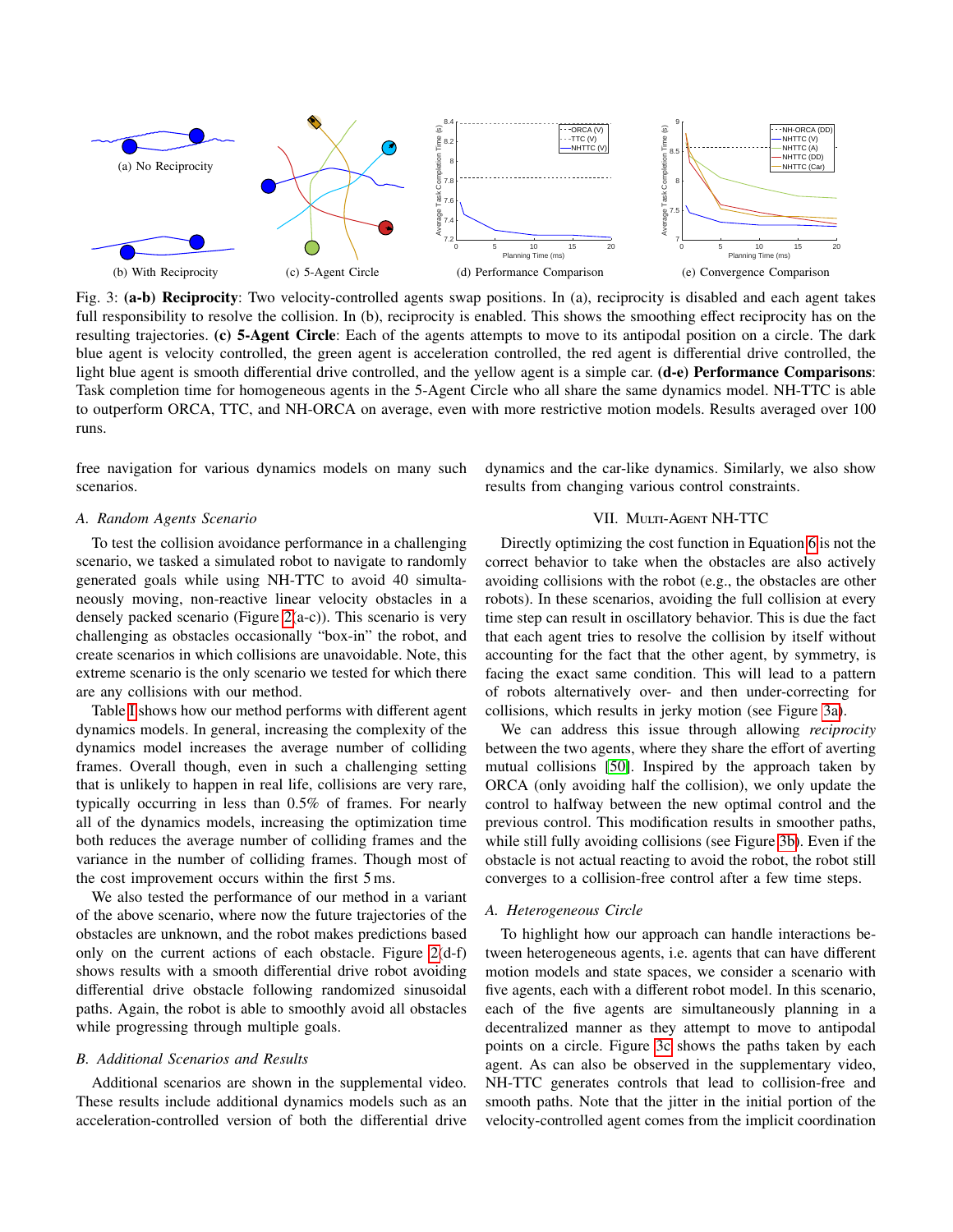between the agents. After the first few seconds, once the agents have come to an implicit consensus on the paths to take, the paths are smooth for the rest of execution.

# *B. Comparison to Other Techniques*

To empirically analyze the efficiency of the paths generated by NH-TTC, we compare its performance in a 5-agent circle scenario to TTC [\[28\]](#page-8-7), ORCA [\[51\]](#page-9-1), and NH-ORCA [\[1\]](#page-8-18) as implemented by Hennes et al. [\[23\]](#page-8-26). This scenario is set up similar to that in Figure [3c,](#page-6-3) but with homogeneous models. Both ORCA and TTC are typically deterministic, but we observed ORCA agents frequently deadlocking in nearly symmetric scenarios. To alleviate this shortcoming, we add a small amount of noise to the goal velocity at each timestep of ORCA. This noise amount, <sup>±</sup>0.1*m*/*s*, was chosen as the smallest amount of noise that resulted in a  $100\%$  success rate. Even with very small optimization times (less than 1 ms), NH-TTC is able to outperform ORCA and TTC in the velocity scenario (see Figure [3d\)](#page-6-4). NH-TTC is also able to perform well compared to NH-ORCA in a differential drive scenario.

We also compare NH-TTC perfomance across different motion models. Note that standard TTC and ORCA only support velocity controlled models, while NH-ORCA only supports differential drive models. Other techniques (such as [\[3\]](#page-8-4) and [\[48\]](#page-9-14)) have extended ORCA to non-velocity motion models. However, all of these techniques rely on increasing the collision radius of the robot to account for changing the motion model. This radius increase will shrink the feasible control space, frequently resulting in longer paths. In comparison, NH-TTC is able to achieve similar performance as in the velocity controlled-case accross other first order models (DD and Car, see Figure [3e\)](#page-6-5). Even with a second order, accelerationcontrolled model (A), NH-TTC is able to plan efficient paths that outperform the holonomic models mentioned above. Note that even for very small (sub-millisecond) optimization times, our planned trajectories are still collision free.

#### *C. Execution on Physical Robots*

To test the applicability of our method to real robots, we implemented our framework on three Turtlebot2 robots (a differential drive system). We used an OptiTrack system for position and orientation localization, and used the internal odometry of the robots to get the linear and angular velocities. Each robot communicated its current pose and velocities to the other robots, and asynchronously planned over the latest received state of the world.

Figure [4](#page-7-0) shows an image of an experiment where three robots simultaneously try to move to antipodal points on a circle. While there is some inherent noise in the controls, the robots were able to smoothly achieve their goals without colliding, while only taking admissible controls that stayed within the given limits. The resulting paths were fairly smooth with an average linear acceleration of  $0.008 \text{ m/s}^2$  and an average rotational acceleration of  $0.011 \text{ rad/s}^2$ . We refer the average rotational acceleration of  $0.011 \text{ rad/s}^2$ . We refer the reader to the video for the corresponding results reader to the video for the corresponding results.

<span id="page-7-0"></span>

Fig. 4: Physical Robots - 3-Robot Circle: Three robots avoid each other while moving to antipodal positions on a circle.

### VIII. CONCLUSION

In this paper we have proposed NH-TTC, a new generalizable framework for anticipatory collision avoidance. Our method is able to optimize directly in the control space of the robot in an anytime fashion, allowing collision-free trajectories to be computed over very short planning times for a wide variety of robot motion models. To do so, we cast local navigation as a control optimization problem and employ an anticipatory cost function that focuses on the expected future values of robot controls. As such a function is nonconvex and suffers from discontinuities, we minimize it using subgradient descent, and use implicit differentiation to capture the dynamics of future collisions for arbitrary motion models.

*Limitations:* While our approach performs well in many scenarios, there are some navigation tasks it does not address well. Since we optimize over single control trajectories, we are unable to operate on any unstable systems (such as a humanoid robot) where a single control cannot be taken over long horizons. In addition, greedily optimizing goal distance at each planning cycle limits the maneuvers we can generate. However, this difficulty could be alleviated through a more complex goal distance function that evaluates the resulting trajectory quality holistically, rather than measuring the distance to the goal at a single point in time.

*Future Work:* We are excited to test the application of NH-TTC to other mobile robot types, especially those having 3D dynamics such as quadrotors. In the future, we would also like to extend NH-TTC to account for motion and sensing uncertainty in the future trajectories of obstacles. Prior work on uncertainty-aware local navigation [\[24,](#page-8-27) [14\]](#page-8-14) can provide some interesting ideas in this direction. Furthermore, we would like to relax some of the assumptions that our framework makes, such as that the robot and obstacles will maintain a constant control input over a finite time horizon. Integrating our method with obstacle prediction techniques [\[37,](#page-9-24) [19\]](#page-8-28) could result in better trajectories in crowded settings. Finally, as we currently fit a single collision disk around each robot which can underestimate the true time-to-collision value, we would like to better approximate the robots using, e.g., the medial axis transform [\[34\]](#page-9-25).

#### **ACKNOWLEDGMENTS**

This work was supported in part by the National Science Foundation under Grants IIS-1748541 and CNS-1544887.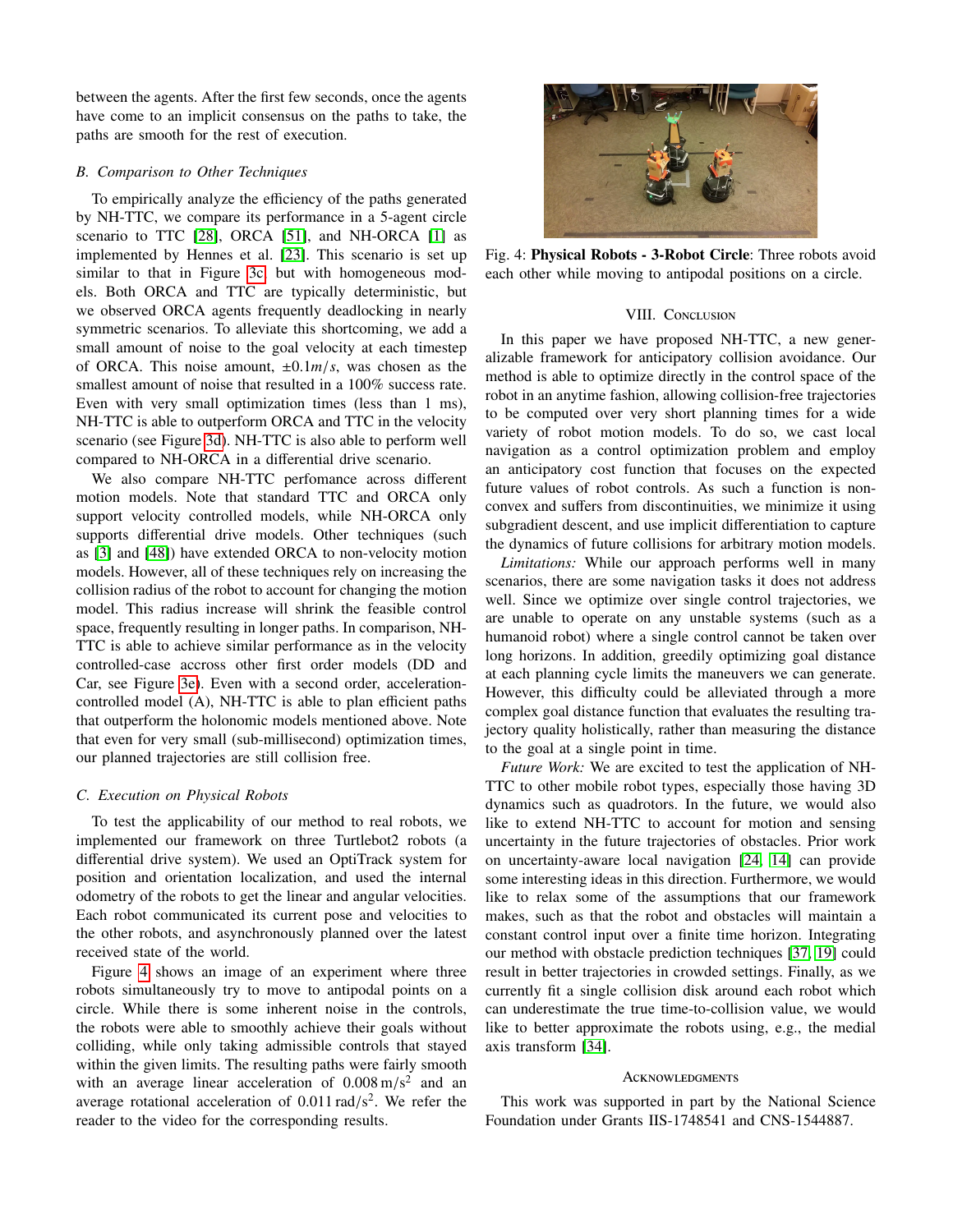#### **REFERENCES**

- <span id="page-8-18"></span>[1] Javier Alonso-Mora, Andreas Breitenmoser, Paul Beardsley, and Roland Siegwart. Reciprocal collision avoidance for multiple car-like robots. In *IEEE International Conference on Robotics and Automation*, pages 360–366, 2012.
- <span id="page-8-17"></span>[2] Javier Alonso-Mora, Andreas Breitenmoser, Martin Rufli, Paul Beardsley, and Roland Siegwart. Optimal reciprocal collision avoidance for multiple non-holonomic robots. In *Distributed Autonomous Robotic Systems*, pages 203–216. Springer, 2013.
- <span id="page-8-4"></span>[3] Javier Alonso-Mora, Paul Beardsley, and Roland Siegwart. Cooperative collision avoidance for nonholonomic robots. *IEEE Transactions on Robotics*, 34(2):404–420, 2018.
- <span id="page-8-21"></span>[4] Christopher Amato, George Konidaris, Ariel Anders, Gabriel Cruz, Jonathan P How, and Leslie P Kaelbling. Policy search for multi-robot coordination under uncertainty. *The International Journal of Robotics Research*, 35(14):1760–1778, 2016.
- <span id="page-8-11"></span>[5] Daman Bareiss and Jur van den Berg. Reciprocal collision avoidance for robots with linear dynamics using LQR-obstacles. In *IEEE International Conference on Robotics and Automation*, pages 3847–3853, 2013.
- <span id="page-8-5"></span>[6] Daman Bareiss and Jur van den Berg. Generalized reciprocal collision avoidance. *The International Journal of Robotics Research*, 34(12):1501–1514, 2015.
- <span id="page-8-2"></span>[7] Kostas E Bekris and Lydia E Kavraki. Greedy but safe replanning under kinodynamic constraints. In *IEEE International Conference on Robotics and Automation*, pages 704–710, 2007.
- <span id="page-8-24"></span>[8] Dimitri P Bertsekas. *Nonlinear programming*. Athena scientific Belmont, 1999.
- <span id="page-8-20"></span>[9] J. Denny, M. Morales, S. Rodriguez, and N. M. Amato. Adapting rrt growth for heterogeneous environments. In *2013 IEEE*/*RSJ International Conference on Intelligent Robots and Systems*, pages 1772–1778, 2013.
- <span id="page-8-19"></span>[10] Andrew Dobson, Kiril Solovey, Rahul Shome, Dan Halperin, and Kostas E Bekris. Scalable asymptoticallyoptimal multi-robot motion planning. In *2017 international symposium on multi-robot and multi-agent systems (MRS)*, pages 120–127. IEEE, 2017.
- <span id="page-8-15"></span>[11] Teófilo Dutra, Ricardo Marques, Joaquim B. Cavalcante-Neto, Creto Augusto Vidal, and Julien Pettré. Gradientbased steering for vision-based crowd simulation algorithms. *Computer Graphics Forum*, 36(2), 2017.
- <span id="page-8-22"></span>[12] Paolo Falcone, Francesco Borrelli, Jahan Asgari, Hongtei Eric Tseng, and Davor Hrovat. Predictive active steering control for autonomous vehicle systems. *IEEE Transactions on Control Systems Technology*, 15(3):566– 580, 2007.
- <span id="page-8-6"></span>[13] Paolo Fiorini and Zvi Shiller. Motion planning in dynamic environments using velocity obstacles. *International Journal of Robotics Research*, 17:760–772, 1998.
- <span id="page-8-14"></span>[14] Zahra Forootaninia, Ioannis Karamouzas, and Rahul

Narain. Uncertainty models for TTC-based collision avoidance. In *Robotics: Science and Systems*, 2017.

- <span id="page-8-8"></span>[15] Dieter Fox, Wolfram Burgard, and Sebastian Thrun. The dynamic window approach to collision avoidance. *IEEE Robotics* & *Automation Magazine*, 4(1):23–33, 1997.
- <span id="page-8-9"></span>[16] Thierry Fraichard and Hajime Asama. Inevitable collision states - A step towards safer robots? *Advanced Robotics*, 18(10):1001–1024, 2004.
- <span id="page-8-13"></span>[17] Chiara Fulgenzi, Anne Spalanzani, and Christian Laugier. Dynamic obstacle avoidance in uncertain environment combining PVOs and occupancy grid. In *IEEE International Conference on Robotics and Automation*, pages 1610–1616, 2007.
- <span id="page-8-16"></span>[18] Andrew Giese, Daniel Latypov, and Nancy M Amato. Reciprocally-rotating velocity obstacles. In *IEEE International Conference on Robotics and Automation*, 2014.
- <span id="page-8-28"></span>[19] Julio Godoy, Ioannis Karamouzas, Stephen J Guy, and Maria L Gini. Moving in a crowd: Safe and efficient navigation among heterogeneous agents. In *IJCAI*, pages 294–300, 2016.
- <span id="page-8-25"></span>[20] Gaël Guennebaud, Benoît Jacob, and Others. Eigen v3. http://eigen.tuxfamily.org, 2010.
- <span id="page-8-1"></span>[21] Eric Guizzo. Three engineers, hundreds of robots, one warehouse. *IEEE spectrum*, 45(7):26–34, 2008.
- <span id="page-8-10"></span>[22] Stephen J Guy, Jatin Chhugani, Changkyu Kim, Nadathur Satish, Ming Lin, Dinesh Manocha, and Pradeep Dubey. Clearpath: highly parallel collision avoidance for multiagent simulation. In *ACM SIGGRAPH*/*Eurographics Symposium on Computer Animation*, pages 177–187, 2009.
- <span id="page-8-26"></span>[23] Daniel Hennes, Daniel Claes, Wim Meeussen, and Karl Tuyls. Multi-robot collision avoidance with localization uncertainty. In *AAMAS*, pages 147–154, 2012.
- <span id="page-8-27"></span>[24] Daniel Hennes, Daniel Claes, Wim Meeussen, and Karl Tuyls. Multi-robot collision avoidance with localization uncertainty. In *International Conference on Autonomous Agents and Multiagent Systems - Volume 1*, pages 147– 154. International Foundation for Autonomous Agents and Multiagent Systems, 2012.
- <span id="page-8-0"></span>[25] Thomas M Howard, Colin J Green, Alonzo Kelly, and Dave Ferguson. State space sampling of feasible motions for high-performance mobile robot navigation in complex environments. *Journal of Field Robotics*, 25(6-7):325– 345, 2008.
- <span id="page-8-3"></span>[26] Sertac Karaman and Emilio Frazzoli. Sampling-based algorithms for optimal motion planning. *The international journal of robotics research*, 30(7):846–894, 2011.
- <span id="page-8-12"></span>[27] Ioannis Karamouzas and Stephen J. Guy. Prioritized group navigation with formation velocity obstacles. In *IEEE International Conference on Robotics and Automation*, pages 5983–5989, 2015.
- <span id="page-8-7"></span>[28] Ioannis Karamouzas, Brian Skinner, and Stephen J. Guy. Universal power law governing pedestrian interactions. *Physical Review Letters*, 113:238701, 2014.
- <span id="page-8-23"></span>[29] Ioannis Karamouzas, Nick Sohre, Rahul Narain, and Stephen J. Guy. Implicit crowds: Optimization integrator